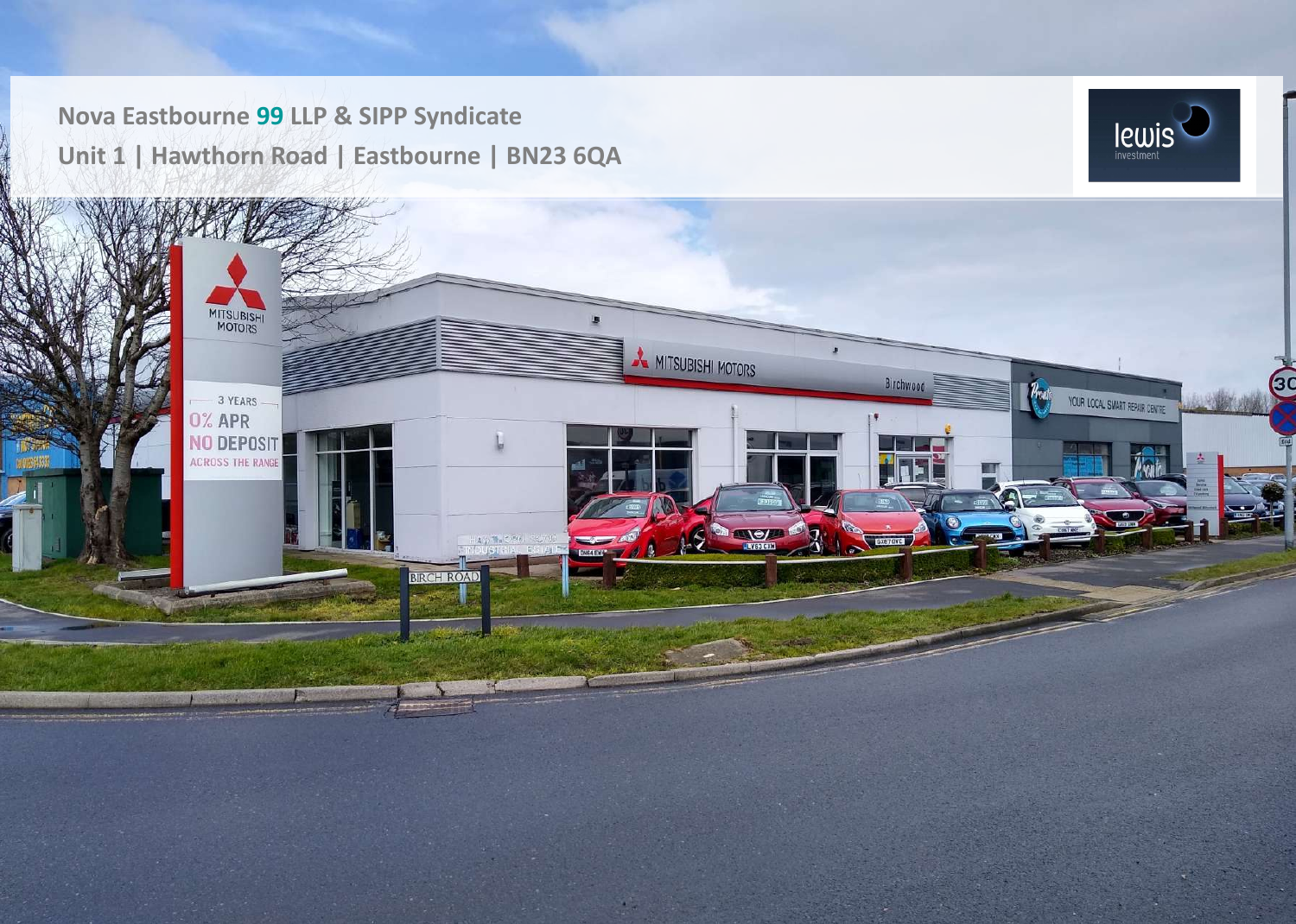# Summary of property and position

The property is situated on the busy Hawthorn Industrial Estate, situated approximately 2 miles north of the coastal town of Eastbourne. The estate is home to national tenants, such as Screwfix, Topps Tiles and Lok n' Store and carries very few vacancies.

The building comprises a modern construction, end of terrace industrial unit, currently used as a car showroom, extending to some 10,651 sq ft of accommodation on the ground floor. The property benefits from being extremely prominent as well as having a large forecourt. Therefore ,we feel there will always be strong demand for this property.

The property is being sold by the proposed tenant who are seeking to release capital. They also own 2 car dealerships which are directly opposite the subject property. This is not uncommon as a practice and we have a number of other syndicated properties within the portfolio that we manage, which were bought on a similar basis. We also feel that the purchase price being paid for the property represents good value for money on the basis that the property is firmly underpinned as an industrial unit, for which demand is currently incredibly high.

The unit currently trades as Pronto Car Cosmetix, who carry out minor car repairs, who in turn sub-let part to a Mitsubishi dealership. The same person that owns these 2 businesses also owns and operates a number of sites directly opposite the subject property, where they trade as Ford, Kia and Skoda dealerships. It should be noted that Mitsubishi has announced its plans to no longer sell new cars into the UK market by the end of 2021, but it is intended that the property will continue to handle the sale of second-hand Mitsubishi vehicles and to carry out servicing of Mitsubishi vehicles. The premises will also be used generally to support the neighbouring dealerships.

# **The Property**

| <b>Purchase Price:</b> | £1,600,000                                                                                                                                                                            |
|------------------------|---------------------------------------------------------------------------------------------------------------------------------------------------------------------------------------|
| Tenure:                | Mixture of freehold and very long leasehold (residue<br>of 999 year lease)                                                                                                            |
| Tenant:                | Pronto Car Cosmetix Ltd with a guarantee from<br>Birchwood Garages Ltd. Birchwood Garages recently<br>reported net assets as at December 2019 of £6.9m                                |
| Lease:                 | 10 years without breaks                                                                                                                                                               |
| Rent:                  | £100,000 per annum                                                                                                                                                                    |
| <b>Rent Review:</b>    | 5 year review in line with RPI, collared and capped<br>between 1% & 3% over any given year. Therefore not<br>going up by less than 5.1% or more than 15.9% over<br>the 5 year period. |
| <b>Repairs:</b>        | Tenant to be responsible for repairs                                                                                                                                                  |



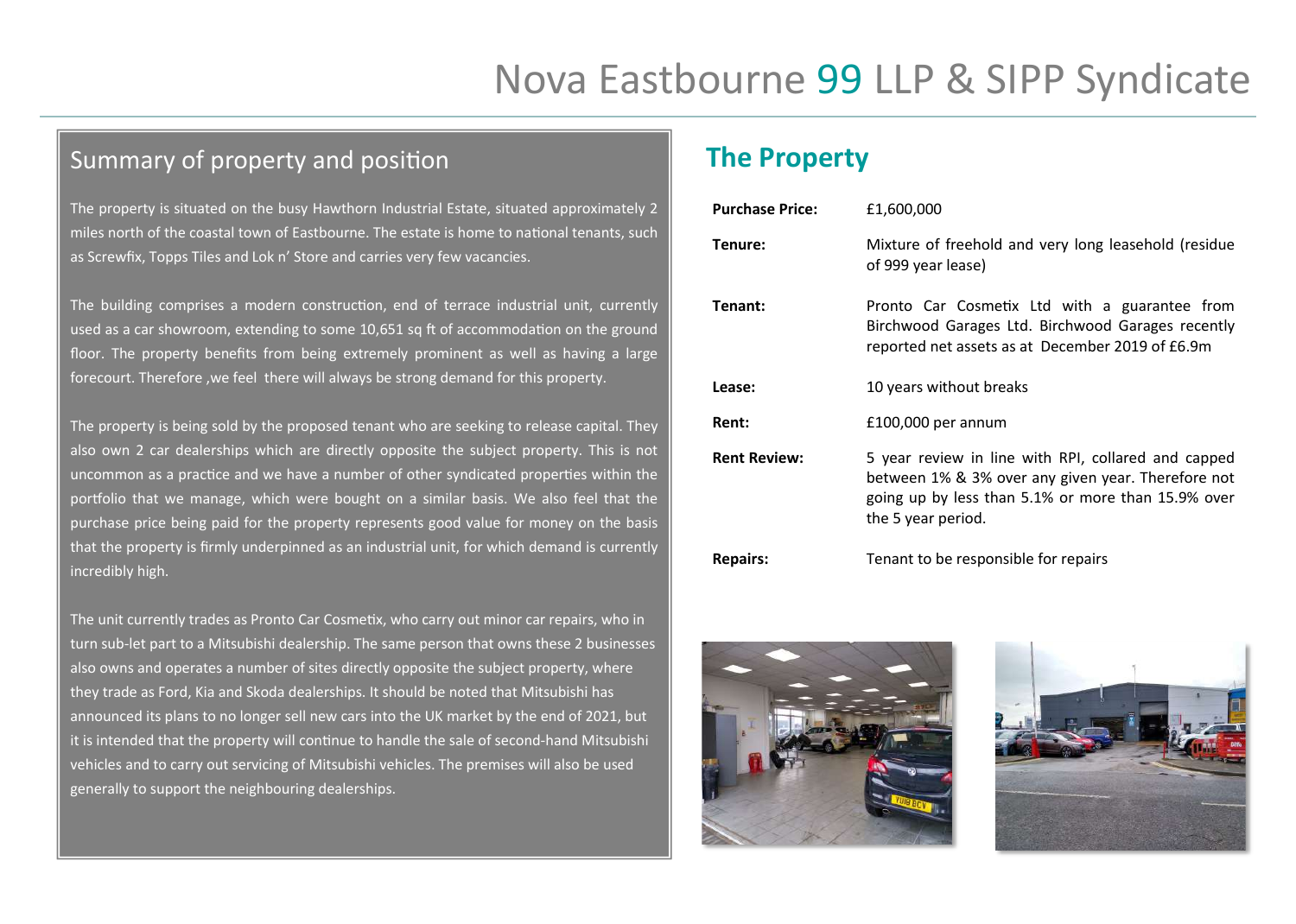# Nova Eastbourne 99 LLP & SIPP Syndicate

| <b>Description</b>                                    | <b>Total including VAT (£)</b> |  |
|-------------------------------------------------------|--------------------------------|--|
| Purchase price                                        | 1,600,000                      |  |
| Stamp duty                                            | 69,500                         |  |
| Legal costs                                           | 16,800                         |  |
| Mortgage arrangement fee                              | 4,000                          |  |
| Agents fees                                           | 19,200                         |  |
| Lewis purchase fee                                    | 52,800                         |  |
| Options Fee / Float *                                 | 15,900                         |  |
| Valuation                                             | 4,800                          |  |
| <b>Total</b>                                          | £1,783,000                     |  |
| * = The float is designed to provide a buffer for any |                                |  |

*unanticipated costs.*

VAT will be reclaimed of circa £15,600 at first VAT quarter



#### **The Investment**

We are delighted to present an opportunity for pension and LLP investments from suitably knowledgeable and experienced investors.

The Capital Growth (Deferred Income) investors will take on a share of the mortgage. The Immediate Income investors will accrue their share of the rent from day one after completion.

For further information please contact your personal adviser at Lewis.

#### **Potential Return**

**The syndicate is buying this property at a gross yield of 6.25%.** 

#### **Immediate Income**

**Income will be paid monthly in advance at 5.18% per annum before tax. This will increase at the 5th review, based on inflation (cap and collar apply of 1% minimum and 3% maximum per annum averaged over the 5 years).**

An investment of £35,660 will pay to you or your SIPP income of £153.93 per month.

### **Deferred Income**

For those that want a deferred income stream an example investment of £35,660 together with a £8,000 share of the mortgage, makes a total investment of £43,660.

This will acquire an estimated 2.448% of the property and the following estimated returns:-

- Immediate share of the rent of £2,264 per annum (after the annual charge); which is used firstly to repay your share of the mortgage.
- After repayment this rent represents 6.34% per annum from the original capital investment or 10.58% per annum for a pension investor who has received higher rate tax relief at 40% on the contribution.
- The mortgage is likely to have been repaid in 5 years, assuming an average interest rate of 5.00% per annum.

This document has been produced for information purposes. It is not intended to be an invitation to buy, or an investor to act upon the comments made, and all/any investment decisions should be taken with advice, having taken into account an appropriate knowledge of the investor's circumstances. Investors must satisfy key criteria before they can be considered eligible to invest. For further information please contact your personal adviser at Lewis.

The objective is to form a syndicate whose members can transfer in circa £1,783,000 of funds. The syndicate will then borrow circa £400,000 secured against the property. The loan will be from a bank or possibly a private l Investing in the LLP will result in taxation.

Lewis' annual fee is 4% plus VAT of the rental income (currently £4,000 + VAT per annum), paid quarterly in advance. Lewis Property Services (UK) Ltd annual fee is 2% plus VAT of the rental income (currently £2,000 + VAT p If future rents increase, then so too will Lewis' ongoing fee.